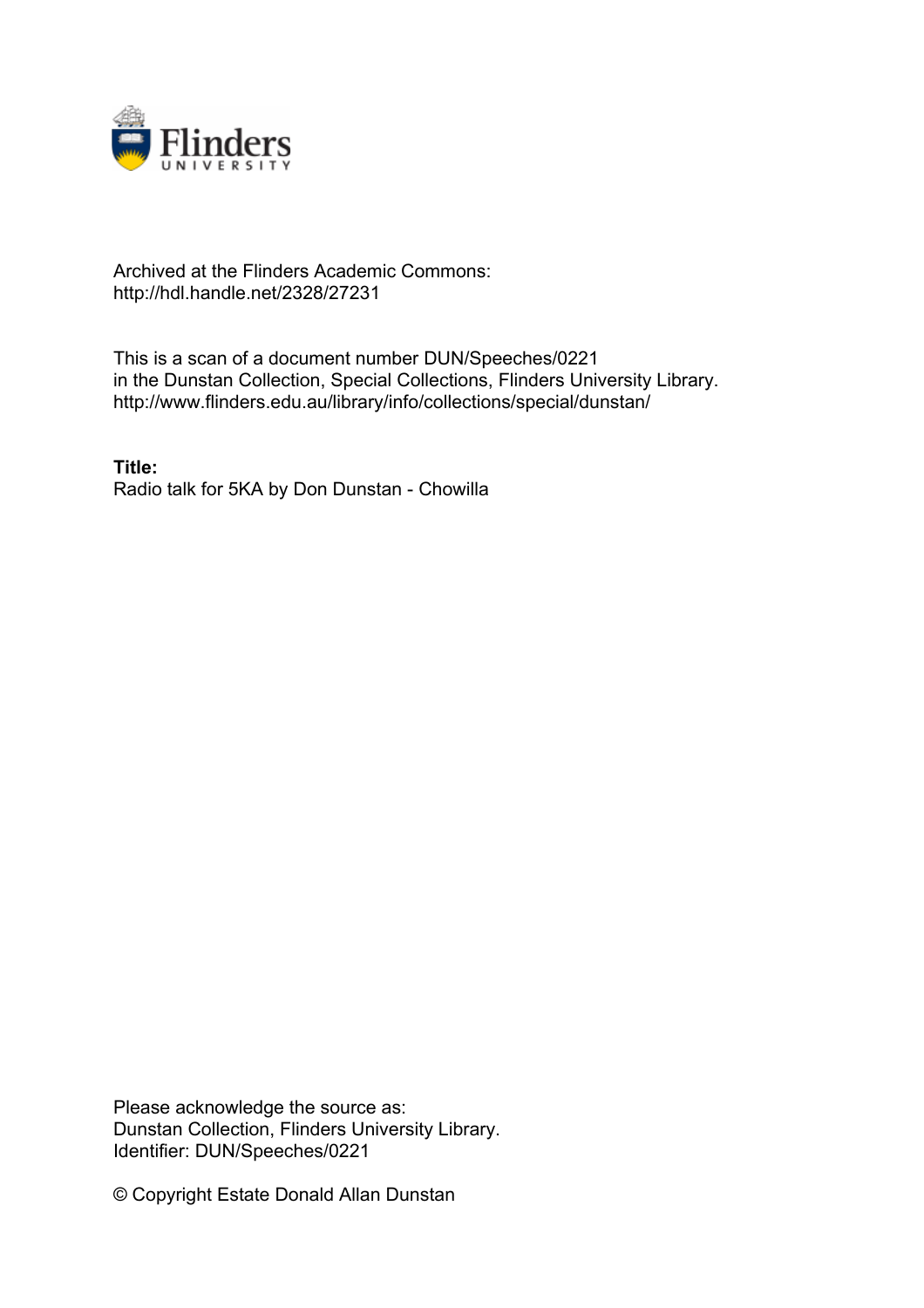## **RADIO TALK FOR.. 5-KA**

## **SUBJECT: CHOWILLA**

## **BY DON DUNSTAN BROADCAST 8/4/70**

 $\alpha$   $\alpha$  *i* 

**GOOD EVENING: WELL, WE'VE HAD QUITE A DRAMATIC TIME IN SOUTH AUSTRALIA OVER THE LAST FEW DAYS. "THE GOVERNMENT", AS SOMEONE SAID, HAS "LAID ITS FUTURE ON THE LINE OVER THE**  *<*  **DARTMOUTH DM" . AND WE IN THE LABOR PARTY HAVE HAD TO EXPLAIN OUR POSITION ON CHOWILLA. FOR THE PUBLIC, IF THEY WERE NOT TOO CONFUSED, IT MUST SEEM THAT ALL THE OLD GAMES ARE BEING PLAYED AGAIN.** 

**WELL I THINK THERE'S ONE THING THAT WE WOULD LIKE TO SAY STRAIGHT OFF. THE LABOR PARTY IS NOT PLAYING GAMES. THIS IS NOT JUST PARTY POLITICS. WE NEED WATER IN SOUTH AUSTRALIA - GOOD, CLEAN, GUARANTEED WATER. AND THAT IS REALLY WHAT IT'S ALL ABOUT. WE BELIEVE THAT THE L.C.L. GOVERNMENT BY PROCEEDING WITH ITS PRESENT PLANS TO CHANGE THE RIVER MURRAY WATERS AGREEMENT WILL NOT BE GUARANTEEING TO SOUTH AUSTRALIA FUTURE QUALITY WATER SUPPLIES.** 

**THE RIVER MURRAY SYSTEM IS OUR ONE MAJOR SOURCE OF WATER. IT GIVES US 85 PER CENT OF OUR SUPPLY, BUT THE TROUBLE IS THAT WE'RE RIGHT AT THE BOTTOM OF THE SYSTEM. IF YOU LOOK AT THE MAP OF THE WATER USAGE IN VICTORIA AND NEW SOUTH WALES YOU'LL SEE WHAT WE MEAN. THERE ARE QUITE MASSIVE IRRIGATION SETTLE-MENTS IN VICTORIA AND NEW SOUTH WALES; THEY COULD SWALLOW UP OUR OWN IRRIGATION SETTLEMENTS A SCORE OF TIMES.** 

**NOW THE FACT IS THAT THIS ENORMOUS CONCENTRATION OF IRRIGATION CREATES CONTINUAL QUALITY PROBLEMS IN THE RIVER DOWNSTREAM IN SOUTH AUSTRALIA. AFTER HUNDREDS OF VICTORIAN AND NEW SOUTH WELSH ORCHARDS AND VINEYARDS HAVE BEEN WATERED, THEIR SALTY DRAINAGE IS LET RUN BACK. AND THEN ON THE TRIBUTARIES, OUTSIDE THE AREAS CONTROLLED BY THE RIVER MURRAY COMMISSION, THE AMOUNT OF WATER USED IS QUITE UNCONTROLLED. AND THAT IS WHY WE, AT THE BOTTOM END OF THE SYSTEM, ARE QUITE OFTEN FORCED TO ACCEPT POOP QUALITY WATER.**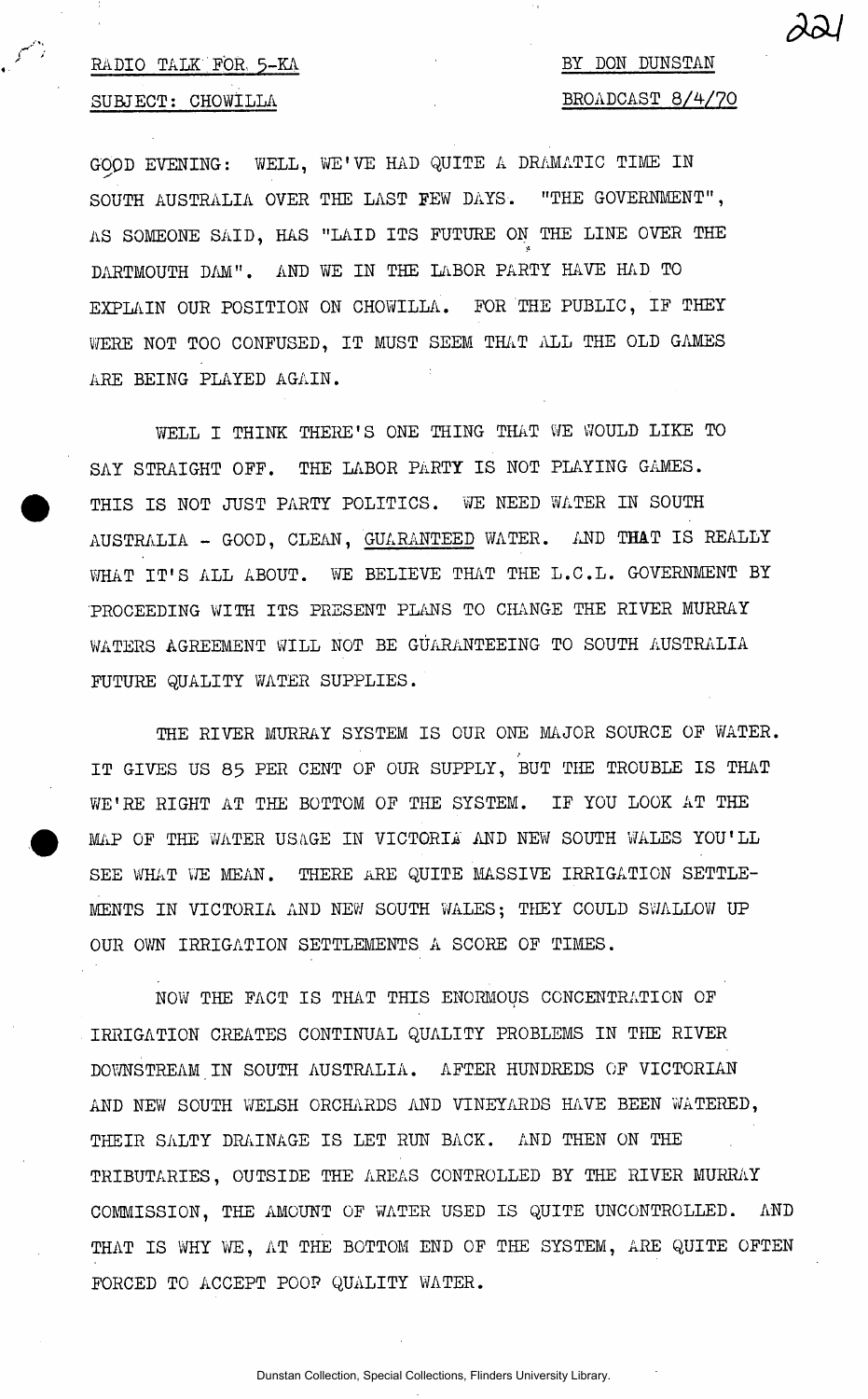**THE CHOWILLA DAM WAS DESIGNED TO DO TWO THINGS - GIVE US A GUARANTEED WATER SUPPLY, AND PROTECT US FROM SUCH POLLUTION RIGHT ON OUR OWN DOOR STEP ABOVE RENMARK AND**  BELOW VICTORIAN AND NEW SOUTH WELSH IRRIGATION WORKS. IT WOULD HAVE GIVEN THE WHOLE STATE GREATER WATER PROTECTION THAN **IT HAS EVER KNOWN. IT WASN'T CHEAP. WE GAVE UP OUR RIGHTS IN THE SNOWY MOUNTAINS DIVERSION SCHEME IN ORDER TO GET SUCH**  PROTECTION FROM CHOWILLA. THE SNOWY MOUNTAINS SCHEME **BENEFITED VICTORIA AND NEW SOUTH WALES. SOUTH AUSTRALIANS**  PAID TAXES FOR IT. CHOWILLA WAS OUR PART OF THE BARGAIN, **AND IT IS AT THE MOMENT LEGALLY ENFORCEABLE.** 

**AND WHAT HAS HAPPENED NOW? FOR FINANCIAL AND POLITICAL REASONS OF THEIR OWN THE GORTON GOVERNMENT, THE VICTORIAN AND NEW SOUTH WALES GOVERNMENTS, AND THE L.C.L. GOVERNMENT IN SOUTH AUSTRALIA WANT US TO GIVE UP. OUR RIGHTS TO CHOWILLA. IN RETURN WE ARE OFFERED A DAM AT DARTMOUTH PLUS AN ANNUAL ENTITLEMENT TO WATER INCREASED FROM** *1%* **M. ACRE FEET TO 1)9!!. ACRE FEET. BUT THAT IS JUST WORDS. SOME YEARS UP TO 8}£M. ACRE FEET - WAY ABOVE OUR ENTITLEMENT - FLOWS THROUGH THE STATE TO THE SEA. CHOWILLA WOULD STORE MUCH OF THAT WATER. OTHER YEARS WE DON'T EVEN GET OUR PRESENT ENTITLEMENT**  OF 1%M. ACRE FEET AND IF THE WATER ISN'T THERE, IT ISN'T **THERE. WE CAN ONLY SHARE WHAT IS AVAILABLE.** 

**BUT PERHAPS THE MOST DISTINCTIVE THING ABOUT THE DARTMOUTH DAM IS THAT IT'S SO FAR AWAY. IT'S SOME SIXTY MILES UP RIVER FROM THE HUME DAM, ON A SLOW-FLOWING RIVER CALLED THE MITTA MITTA. LOOK AT THE MAP AND YLU'LL SEE HOW FAR AWAY IT IS - A GOOD ONE THOUSAND RIVER MILES, OR SIX WEEKS OF FLOW IF WATER IS RELEASED. THE MITTA MITTA WILL TAKE SIX WINTERS TO FILL THE PROPOSED. DAM, SO WE CANNOT EXPECT EXTRA WATER UNTIL 1980.** 

 $2.$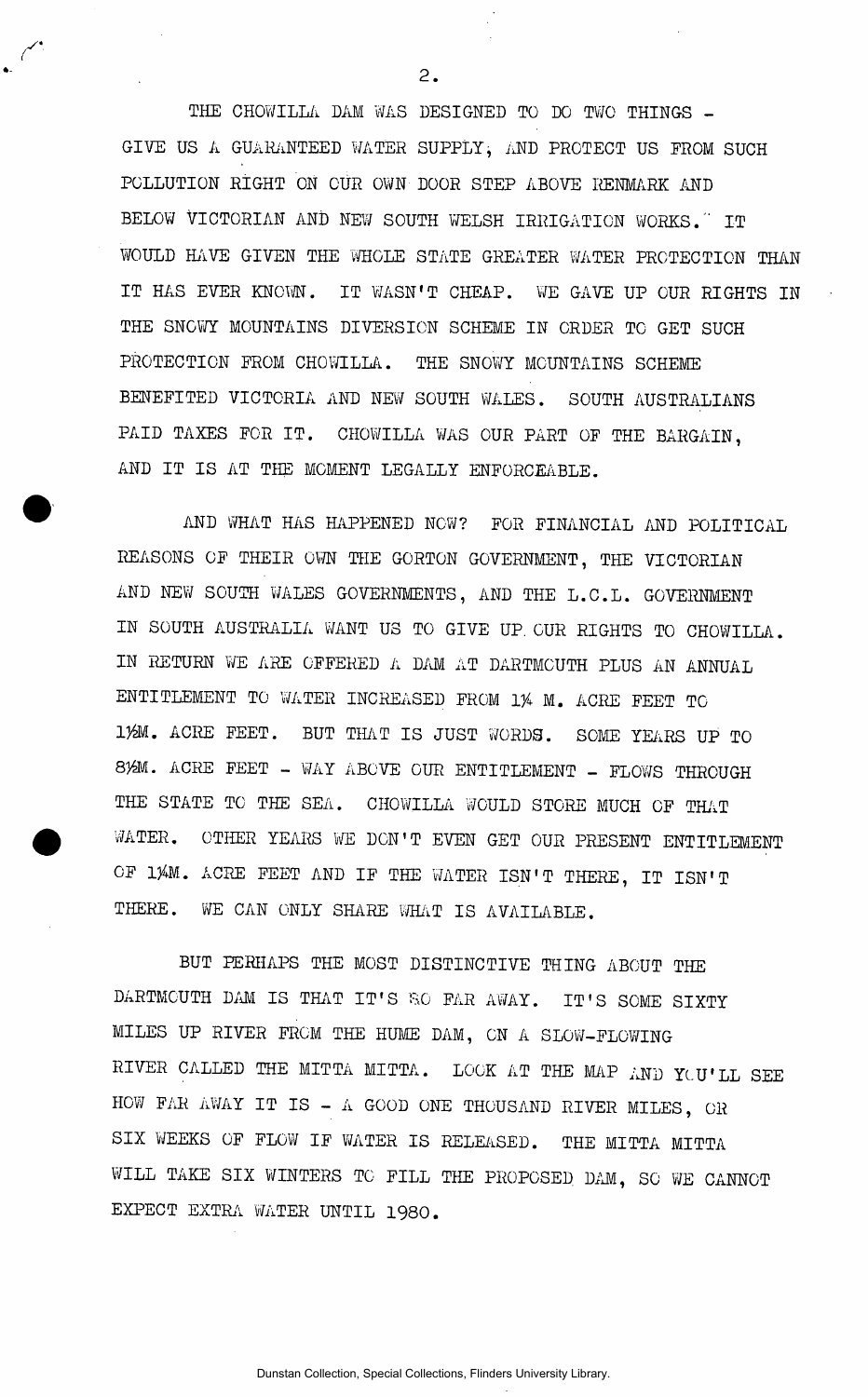**BUT LET US MAKE OUR POSITION CLEAR. WE DO NOT SAY THAT THERE CANNOT BE ANY BENEFITS TO THE WHOLE MURRAY SYSTEM IN HAVING ADDITIONAL STORAGES AT DARTMOUTH, OR SOMEWHERE ELSE, ON THE UPPER RIVER. THERE CAN BE BENEFITS. BUT SUCH BENEFITS SHOULD NOT COME AT THE EXPENSE OF THE CHCWILLA DAM AND THE PROTECTION IT COULD GIVE TO SOUTH AUSTRALIA IN WATER QUALITY AND QUANTITY.** 

**UNFORTUNATELY THAT IS THE EXPENSE THE L.C.L. GOVERNMENT IS ASKING PARLIAMENT TO SUPPORT. IT WANTS PARLIAMENT TO SUPPORT A BINDING AGREEMENT WHICH PROVIDES FOR THE BUILDING OF DARTMOUTH AND THE COMPLETE WIPING CUT OF THE IDEA OF CHOWILLA. IT STILL OCCASIONALLY SAYS CHOWILLA IS A VIABLE**  PROJECT AND SHOULD BE THE NEXT DAM. BUT LOOK AT THE **AGREEMENT THEY WANT PARLIAMENT TO RATIFY. CLAUSE 13 SAYS "COMPLETION OF THE CONSTRUCTION OF THE CHCWILLA RESERVOIR SHALL BE DEFERRED UNTIL THE CONTRACTING GOVERNMENTS AGREE THAT THE WORK SHALL PROCEED". THAT MEANS THAT BOLTE, ASKIN AND GORTON WOULD RECEIVE AN INDIVIDUAL AND PERMANENT VETO ON CHOWILLA. IT LEAVES SOUTH AUSTRALIA WITHOUT ANY LEGAL RIGHTS AT ALL.** 

**ANOTHER CLEAR INDICATION THAT THE PROTECTION CHOWILLA**  WAS TO GIVE US IS TO BE THROWN AWAY CAN BE SEEN IN YET **ANOTHER CLAUSE TO BE INSERTED INTO THE AGREEMENT. THIS WILL PROVIDE FOR NEW INLET AND CUTLET WORKS AT LAKE VICTORIA.**  THEY'LL COST \$7 M. NOW WILL, FOR INSTANCE, SIR HENRY **BOLTE AGREE TO CHOWILLA IN THE FUTURE, AFTER DARTMOUTH IS BUILT, IF THESE WORKS AT LAKE VICTORIA ARE TO BE FLOODED IN THE CHOWILLA SCHEME, AS THEY WILL BE? OF COURSE HE WON'T.** 

**THERE IS ONLY ONE CONCLUSION TO COME TO. IT IS OBVIOUSLY INTENDED FROM WHAT HAS BEEN ARRANGED BY THESE INTERSTATE GOVERNMENTS THAT CHOWILLA WILL NEVER BE BUILT. THE TWO NEW CLAUSES THE L.C.L. GOVERNMENT WANTS THE SOUTH AUSTRALIAN PARLIAMENT TO RATIFY MEAN THE END OF CHOWILLA AND**  THE END OF SAFETY FOR US IN WATER QUALITY AND QUANTITY.

3.